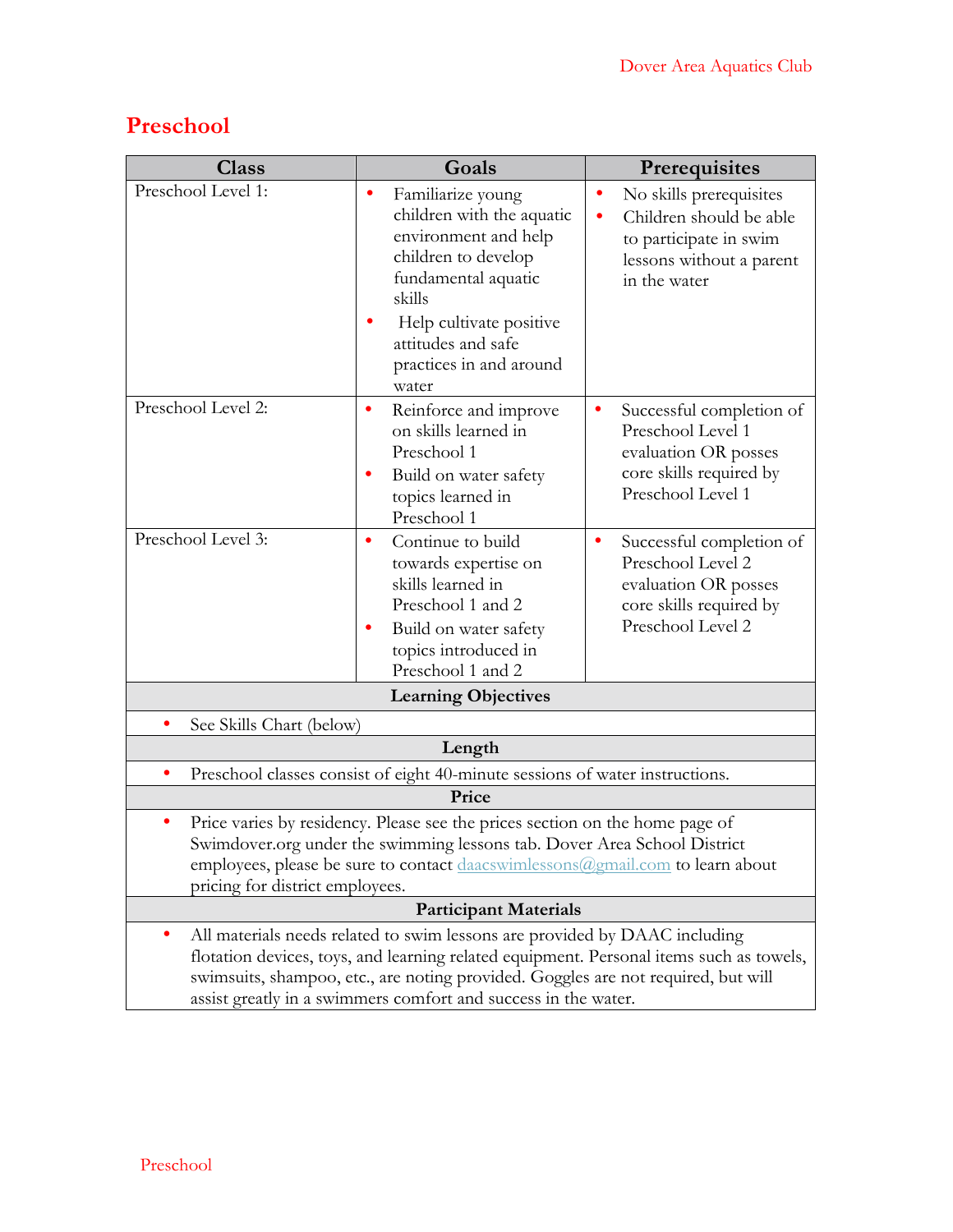## **Preschool Skills**

- Preschool Level 1 skills may be performed with support
- Preschool Level 2 skills may be performed with assistance
- Preschool Level 3 skills are performed independently

| <b>Preschool Level 1</b>                                                                                                                                                                                                                                                                 | <b>Preschool Level 2</b>                                                                                                                                      | Preschool Level 3                                                                                                                                                                                                        |  |  |
|------------------------------------------------------------------------------------------------------------------------------------------------------------------------------------------------------------------------------------------------------------------------------------------|---------------------------------------------------------------------------------------------------------------------------------------------------------------|--------------------------------------------------------------------------------------------------------------------------------------------------------------------------------------------------------------------------|--|--|
| Water Variation, Entry, Exit                                                                                                                                                                                                                                                             |                                                                                                                                                               |                                                                                                                                                                                                                          |  |  |
| Enter water using ladder<br>٠<br>or side<br>Exit water using ladder<br>or side                                                                                                                                                                                                           | Enter by stepping or<br>٠<br>jumping into water<br>Exit using ladder or side                                                                                  | Enter water by<br>jumping into shoulder-<br>deep water                                                                                                                                                                   |  |  |
|                                                                                                                                                                                                                                                                                          | <b>Breath Control</b>                                                                                                                                         |                                                                                                                                                                                                                          |  |  |
| Blow bubbles, 3 seconds<br>Submerge mouth, nose<br>and eyes<br>Open eyes underwater<br>and retrieve submerged<br>objects in shallow water                                                                                                                                                | Bobbing, 5 times<br>٠<br>Open eyes underwater<br>and retrieve submerged<br>objects in chest-deep<br>water<br>Skills on Front                                  | Fully submerged and<br>٠<br>hold breath for 10<br>seconds<br>Bobbing, 10 times<br>Rotary (bilateral)<br>breathing                                                                                                        |  |  |
| Front glide, 2 body<br>٠                                                                                                                                                                                                                                                                 | Front glide, 2 body                                                                                                                                           | Float in a face-down                                                                                                                                                                                                     |  |  |
| lengths<br>Recover from front glide<br>Alternating leg action, 2<br>body lengths<br>Simultaneous leg action,<br>2 body lengths<br>Alternating arm action, 2<br>body lengths<br>Simultaneous arm<br>action, 2 body lengths<br>Combined arm and leg<br>actions on front, 2 body<br>lengths | lengths<br>Front float, 3 seconds<br>Recover from front<br>glide/float to vertical<br>position<br>Combined arm and leg<br>actions on front, 3 body<br>lengths | position, 10 seconds<br>Front float<br>Jellyfish<br>O<br>float<br>Front float<br>$\Omega$<br>Recover from front<br>float or glide to<br>vertical position<br>Combined arm and<br>leg actions on front,<br>5 body lengths |  |  |
|                                                                                                                                                                                                                                                                                          | Skills on Back                                                                                                                                                |                                                                                                                                                                                                                          |  |  |
| Back glide, 2 body<br>lengths<br>Back float, 3 seconds<br>Recover from a back<br>float or glide to a vertical<br>position                                                                                                                                                                | Back glide, 2 body<br>lengths<br>Back float, 5 seconds<br>Recover from a back<br>float or glide to a vertical<br>position                                     | Back glide, 3 body<br>lengths<br>Back float, 15 seconds<br>Recover from a back<br>float or glide to a<br>vertical position                                                                                               |  |  |
| Alternating leg action, 2<br>body lengths<br>Simultaneous leg action,<br>2 body lengths<br>Alternating arm action, 2                                                                                                                                                                     | Finning arm action, 3<br>body lengths<br>Combined arm and leg<br>actions on back, 3 body<br>lengths                                                           | Finning arm action, 5<br>body lengths<br>Combined arm and leg<br>actions on back, 5<br>body lengths                                                                                                                      |  |  |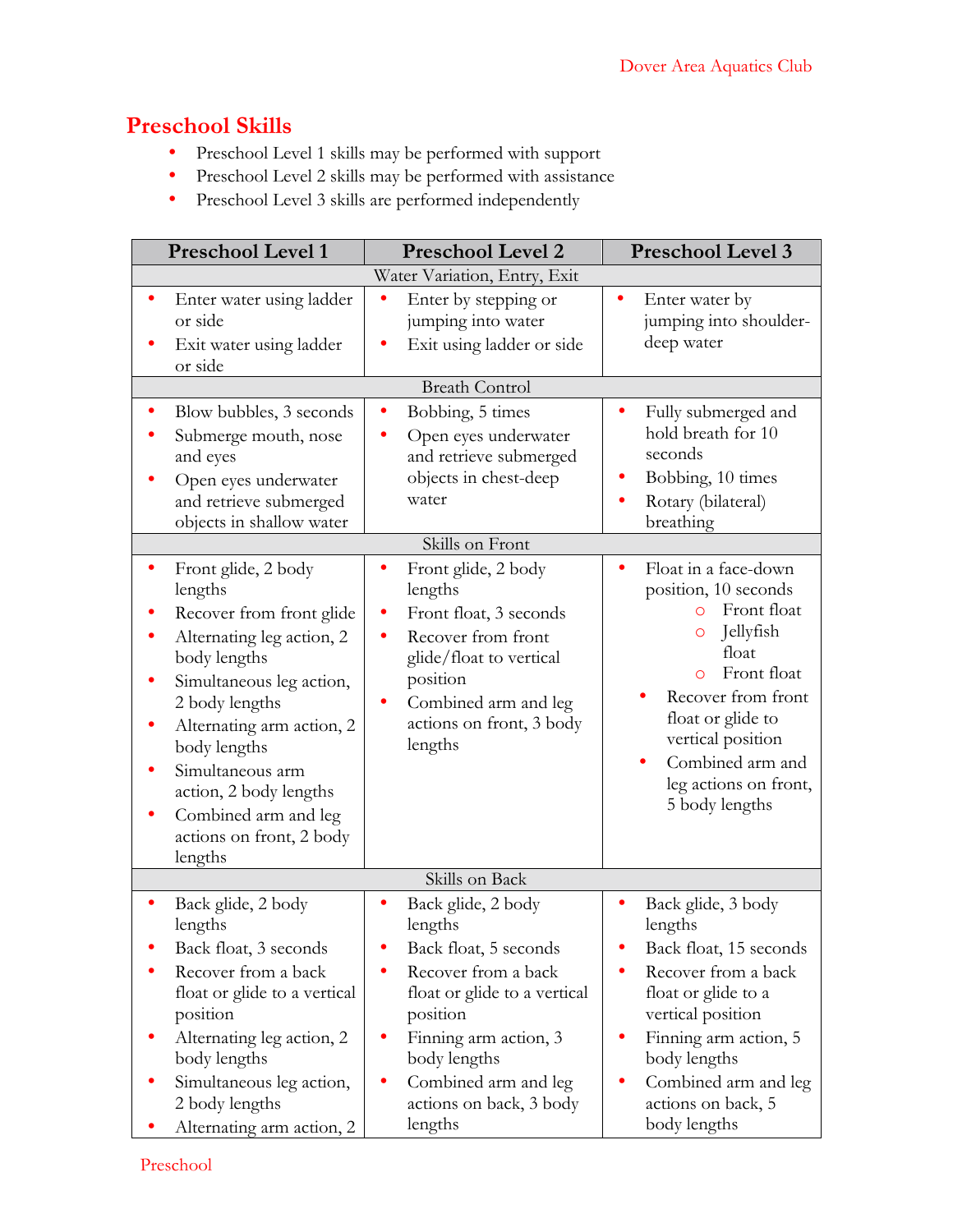| body lengths<br>Simultaneous arm<br>action, 2 body lengths<br>Combined arm and leg<br>actions on back<br>Roll from front to back<br>Roll from back to front<br>Treading water                                                                                                                                                                                               | <b>Body Position</b><br>Roll from front to back<br>Roll from back to front<br>Treading water, 15<br>seconds                                                                                                                                                                                                                                                                                                                                                          | Back glide, 3 body<br>lengths<br>Back float, 15 seconds<br>Recover from a back<br>float or glide to a<br>vertical position                                                                                                                                                                                                                                                                      |  |  |
|-----------------------------------------------------------------------------------------------------------------------------------------------------------------------------------------------------------------------------------------------------------------------------------------------------------------------------------------------------------------------------|----------------------------------------------------------------------------------------------------------------------------------------------------------------------------------------------------------------------------------------------------------------------------------------------------------------------------------------------------------------------------------------------------------------------------------------------------------------------|-------------------------------------------------------------------------------------------------------------------------------------------------------------------------------------------------------------------------------------------------------------------------------------------------------------------------------------------------------------------------------------------------|--|--|
| Water Safety                                                                                                                                                                                                                                                                                                                                                                |                                                                                                                                                                                                                                                                                                                                                                                                                                                                      |                                                                                                                                                                                                                                                                                                                                                                                                 |  |  |
| Staying safe around<br>water<br>Recognizing the<br>lifeguards<br>Don't Just Pack It, Wear<br>your Jacket<br>Recognizing an<br>emergency<br>How to call for help<br>Too Much Sun Is No<br>Fun                                                                                                                                                                                | Staying safe around water<br>Recognizing the<br>lifeguards<br>Don't Just Pack it, Wear<br>your Jacket<br>Recognizing an<br>emergency<br>How to call for help<br>Too Much Sun Is No<br>Fun                                                                                                                                                                                                                                                                            | The danger of drains<br>Don't Just Pack It,<br>Wear Your Jacket<br>Recognizing an<br>emergency<br>How to call for help<br>Too Much Sun Is No<br>Fun<br>Look Before You<br>Leap<br>Think So You Don't<br>Sink<br>Reach or Throw,<br>Don't Go                                                                                                                                                     |  |  |
|                                                                                                                                                                                                                                                                                                                                                                             | Water Safety                                                                                                                                                                                                                                                                                                                                                                                                                                                         |                                                                                                                                                                                                                                                                                                                                                                                                 |  |  |
| Enter Independently,<br>1.<br>using the side or<br>ladder, travel at least<br>5 yards, submerge<br>mouth and blow<br>bubbles for at least 3<br>seconds then safely<br>exit the water.<br>While in shallow<br>2.<br>water, glide on front<br>at least 2 body<br>lengths, then roll to<br>back and float on<br>back for 3 seconds,<br>then recover to a<br>vertical position. | Glide on front for at<br>1.<br>least 2 body lengths,<br>roll to back, float on<br>back for 15 seconds,<br>then recover to a<br>vertical position.<br>Glide on back for at<br>2.<br>least 2 body lengths,<br>roll to front, then<br>recover to a vertical<br>position.<br>Swim using combined<br>3.<br>arm and leg actions on<br>front for at least 3<br>body lengths, roll to<br>back, float for 15<br>seconds, roll to front,<br>then continue<br>swimming on front | Step from the side<br>1.<br>into chest-deep<br>water, push off the<br>bottom, move into<br>a treading or<br>floating position for<br>15 seconds, swim<br>on front and/or<br>back for 5 body<br>lengths, then exit<br>the water.<br>Move into a back<br>2.<br>float for 15<br>seconds, roll to<br>front, then recover<br>to a vertical<br>position.<br>Push off and swim<br>3.<br>using combined |  |  |